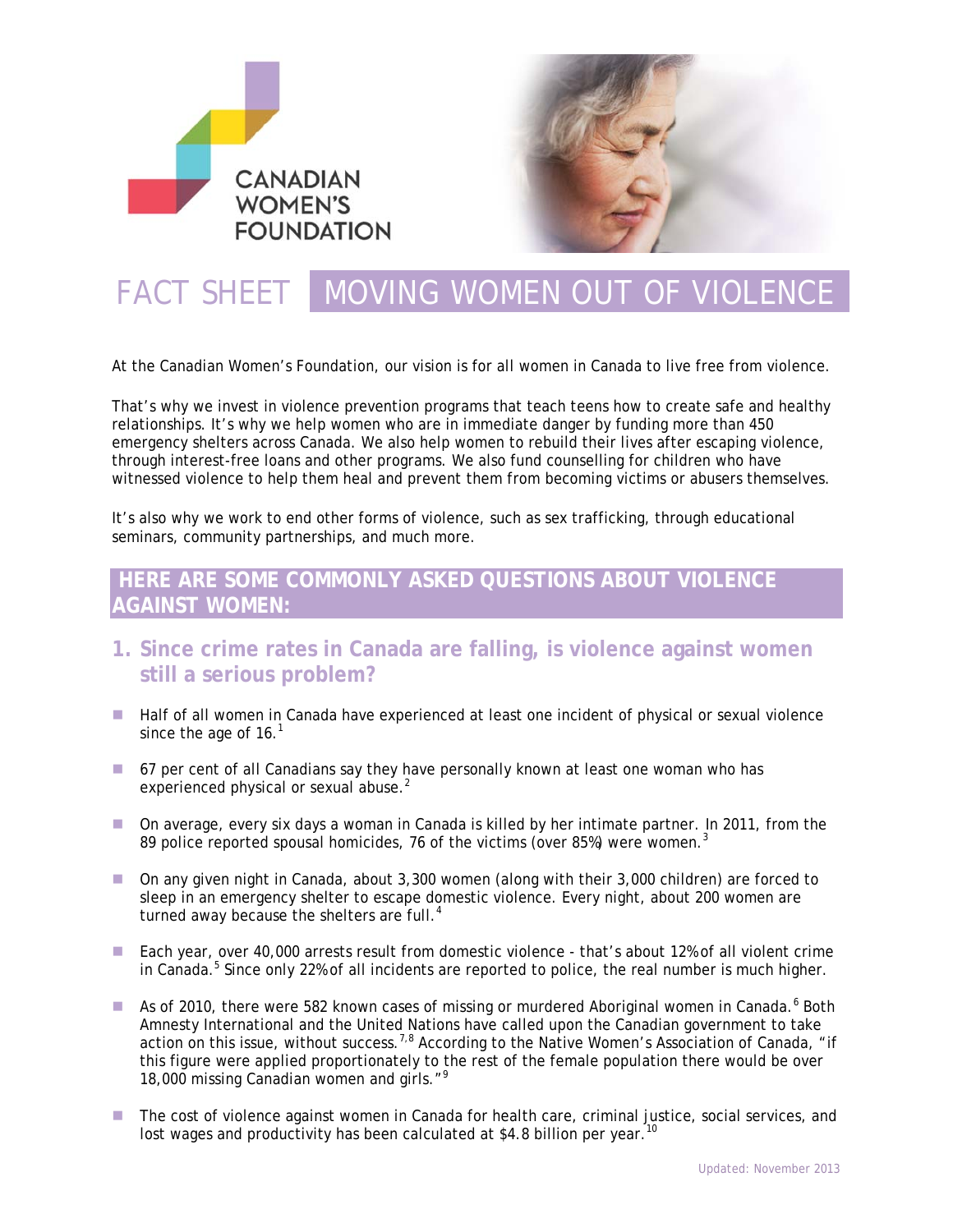- In a 2009 Canadian national survey, women reported 460,000 incidents of sexual assault in just one year.<sup>11</sup> Only about 10% of all sexual assaults are reported to police.<sup>12</sup> When it comes to sexual assault, women are frequently not believed, blamed for being assaulted, "or subjected to callous or insensitive treatment, when police fail to take evidence, or when their cases are dropped arbitrarily."<sup>13</sup> Only a handful of reported assaults ever result in a conviction: each year, only about 1,500 sexual assault offenders are actually convicted.<sup>14</sup>
- About 80% of sex trafficking victims in Canada are women and girls.<sup>15</sup>
- **More than one in ten Canadian women say they have been stalked by someone in a way that made** them fear for their life.<sup>16</sup>
- **Provincially, Saskatchewan and Manitoba, which have consistently recorded the highest provincial** rates of police-reported violent crime, had rates of violence against women in 2011 that were about double the national rate. Ontario and Quebec had the lowest rates of violence against women. As is the case with violent crime overall, the territories have consistently recorded the highest rates of police-reported violence against women. The rate of violent crime against women in Nunavut was nearly 13 times higher than the rate for Canada.<sup>17</sup>

# **2. But isn't there less domestic violence now than in the past?**

- **Like all violent crime in Canada, rates of domestic violence have fallen in recent years.**<sup>18</sup> This decline is partly due to increased social equality and financial freedom for women, which makes it easier for them to leave abusive relationships at earlier stages. It is also due to years of effort by groups who are working to end domestic violence. Their achievements include improved public awareness, more treatment programs for violent men, improved training for police officers and Crown attorneys, having the police lay charges rather than the victim, more coordination of community services, and the creation of domestic violence legislation in some areas of Canada.<sup>19</sup>
- $\blacksquare$  Still, despite this good news, some disturbing trends are emerging:
	- $\Box$  In 2010, the rate of intimate partner homicide committed against females increased by 19%, the third increase in four years. During that same period, the rate for male victims fell by almost half.<sup>20</sup>
	- $\Box$  After falling for a decade, rates of domestic violence have now flat-lined. In 2009, the rate of self-reported spousal violence was the same as in 2004. $^{21}$
	- $\Box$  Victims are now less likely to report an incident to police.<sup>22</sup>
	- $\Box$  More women are experiencing violence after leaving their abuser.<sup>23</sup>

## **3. What is violence against women?**

The United Nations defines violence against women as:

"Any act of gender-based violence that results in, or is likely to result in, physical, sexual or psychological harm or suffering to women, including threats of such acts, coercion or arbitrary deprivation of liberty, whether occurring in public or in private life."<sup>24</sup>

This type of violence can include: $^{25}$ 

 **Physical abuse:** Slapping, choking, or punching her. Using hands or objects as weapons. Threatening her with a knife or gun. Committing murder.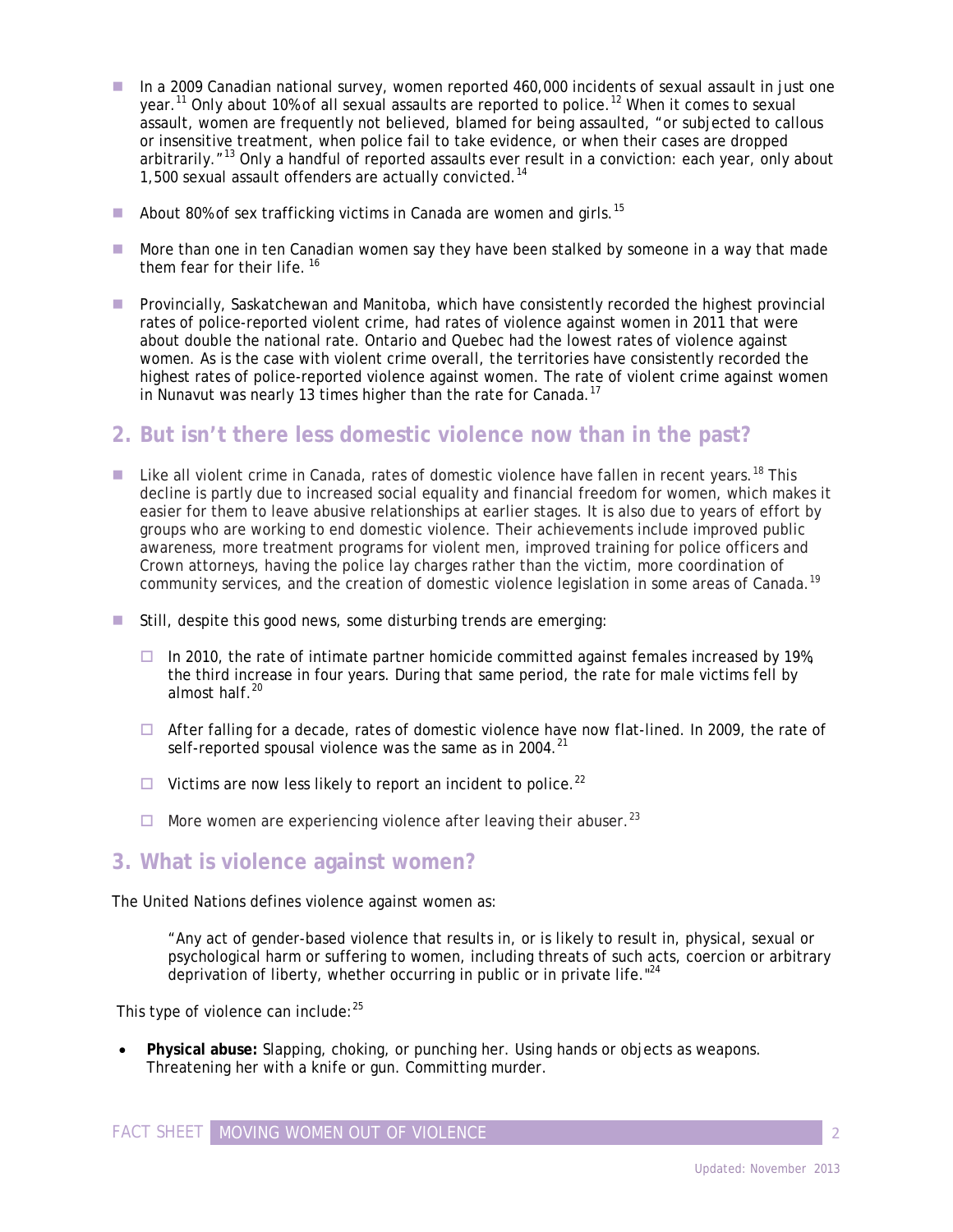- **Sexual abuse:** Using threats, intimidation, or physical force to force her into unwanted sexual acts.
- **Emotional or verbal abuse**: Threatening to kill her (or to kill the children, other family members or pets), threatening to commit suicide, making humiliating or degrading comments about her body or behaviour, forcing her to commit degrading acts, isolating her from friends or family, confining her to the house, destroying her possessions, and other actions designed to demean her or to restrict her freedom and independence.
- **Financial abuse:** Stealing or controlling her money or valuables (of particular concern to older women). Forcing her to work. Denying her the right to work.
- **Spiritual abuse:** Using her religious or spiritual beliefs to manipulate, dominate, and control her.
- **Criminal harassment/stalking**: Following her or watching her in a persistent, malicious, and unwanted manner. Invading her privacy in a way that threatens her personal safety.

## **4. What causes violence against women?**

- In our society, gender inequality is visible in many areas, including politics, religion, media, cultural norms, and the workplace. Both men and women receive many messages — both overt and covert — that is it natural for men to have more social power than women.
- In this context, it becomes easier to believe that men have a right to control women, even if it requires violence. This is not only wrong, it's against the law.<sup>26</sup>
- In addition to sexism, there are many other forms of society inequality that also lead to abuse and violence, including racism, homophobia, classism, ageism, and religious persecution. $^{27}$
- **There is no evidence that alcohol or mental illness causes men to be violent against women. Men** who assault their partners rarely assault their friends, neighbours, bosses, or strangers. In fact, when it comes to alcohol, there is a clear double standard: while alcohol consumption by an offender is often used to excuse their behaviour, victims who have been drinking are often blamed for their own victimization.

# **5. Aren't males just as likely to be victims of violence as females?**

- We strongly believe that ALL violence is unacceptable, and we applaud other campaigns that work to end violence. As a women's organization, our mission focuses on women and girls. However, our teen violence prevention programs are co-ed, designed for both boys and girls.
- According to police, men (49%) and women (51%) in Canada are equally at risk of violent victimization. However, men are much more likely to be assaulted by a stranger or someone from outside their family, while women are much more likely to be assaulted by someone they know.<sup>28</sup>
- About half (49%) of all female murder victims in Canada are killed by a former or current intimate partner. In contrast, only 7% of male murder victims were killed by intimate partners.<sup>29</sup>
- Some self-reported research shows women are almost as likely to use violence against their partner as men.<sup>30</sup> Although some people claim that men are too embarrassed to admit a woman has abused them, the reverse is actually true: in self-reported research, men tend to over-estimate their partner's violence while under-estimating their own. At the same time, women over-estimate their own violence and under-estimate their partner's. This explains why self-reported research often shows similar levels of violence by men and women, even though other research clearly shows that women are disproportionately the victim.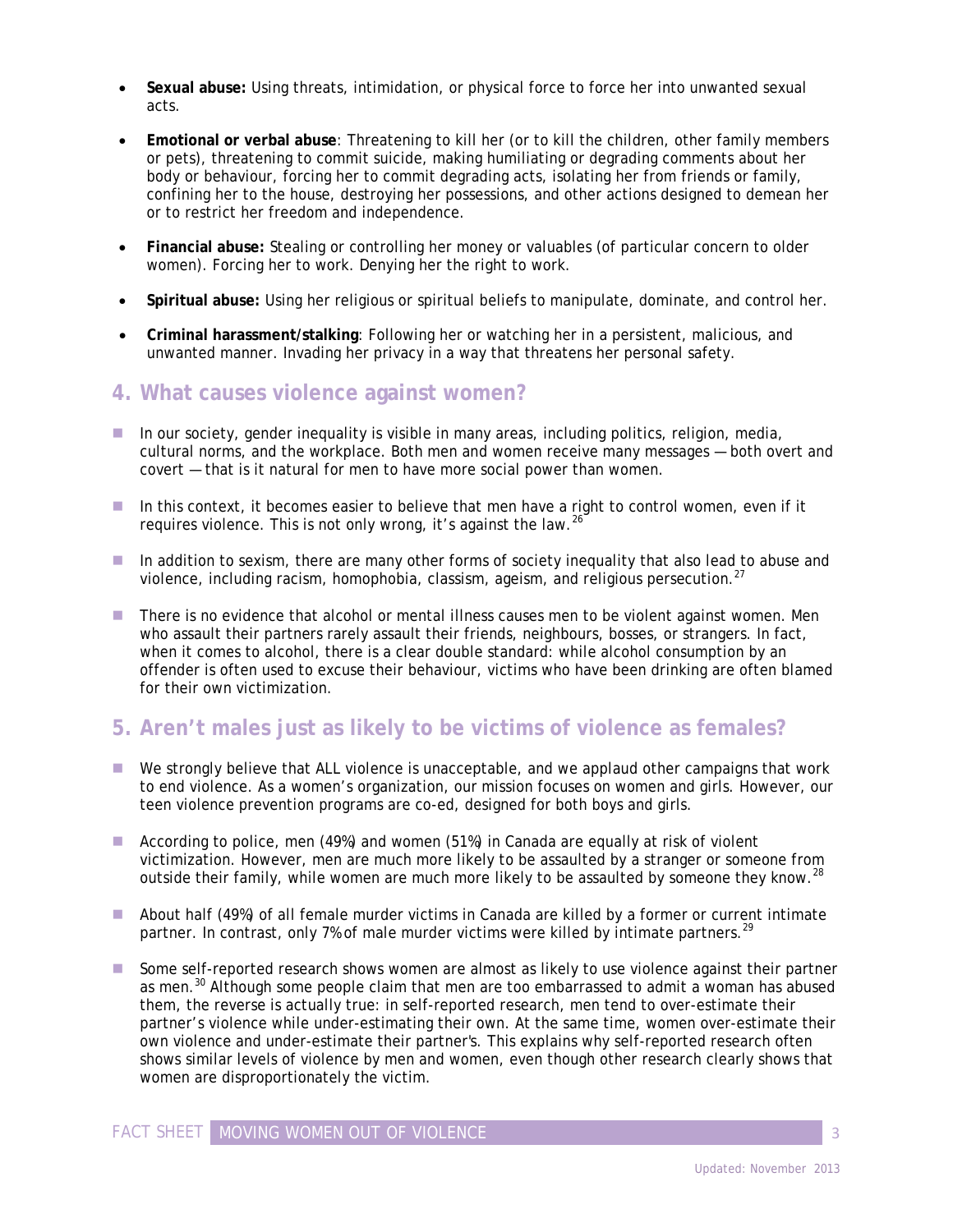- In addition, self-reported research does not clarify that men are far more likely to initiate violence, while women are more likely to use violence in self-defence.<sup>31</sup>
- **Most men are not abusive to their families. However, when family violence does occur, the victims** are overwhelmingly female:
	- $\Box$  83% of all police-reported domestic assaults are against women.<sup>32</sup> This pattern is consistent for every province and territory across Canada.<sup>33</sup>
	- $\Box$  In spousal violence, three times as many women experience serious violence such as choking, beating, being threatened with a knife or gun, and sexual violence. Women are more likely to be physically injured,  $34$  to get a restraining order,  $35$  and to fear for their lives.  $36$
	- $\Box$  For the past 30 years in Canada, women are three to four times as likely to be killed by their spouse.<sup>37</sup>
	- $\Box$  About 80% of victims of dating violence are female.<sup>38</sup>
	- $\Box$  Girls experience sexual assault at much higher rates than boys: 82% of all victims under the age of 18 are female.<sup>39</sup>
	- Girls are four times as likely as boys to be sexually assaulted by a family member.<sup>40</sup>

# **6. If a woman is being abused, why doesn't she just leave the relationship?**

- Women often stay because the abuser has threatened to kill them if they leave, or to kill himself, or to kill the children.<sup>41</sup>
- Women believe these threats, for a good reason the most dangerous time for an abused women is when she attempts to leave her abuser.<sup>42</sup> About 25% of all women who are murdered by their spouse had left the relationship.<sup>43</sup> In one study, half of the murdered women were killed within two months of leaving the relationship.<sup>44</sup>
- Some women stay because the abuser has threatened to harm or kill a household pet. In one study, over 60% of women living in an emergency shelter had their pet or their children's pet harmed and/or killed by an abusive partner.<sup>45</sup>
- Almost 60% of all dating violence happens after the woman has broken off the relationship.<sup>46</sup>
- Women sometimes stay because they are financially dependent on their partner. Over 1.22 million Canadian women live in poverty, along with their children. Women who leave a partner to raise children on their own are more than five times likely to be poor than if they had stayed. $47$
- $\blacksquare$  Some women stay because they have strong beliefs about keeping the family together. Sometimes, relatives or in-laws blame the woman for the violence and insist she stay.
- Domestic abuse is often a gradual process, with the frequency of assaults and seriousness of the violence slowly escalating over time. Since abusers often express deep remorse and promise to change, it can take years for women to admit that the violence will never stop and the relationship is unsalvageable.The long-term experience of being abused can destroy a woman's self-confidence, making it more difficult for her to believe that she deserves better treatment, that she can find the courage to leave, or that she can manage on her own.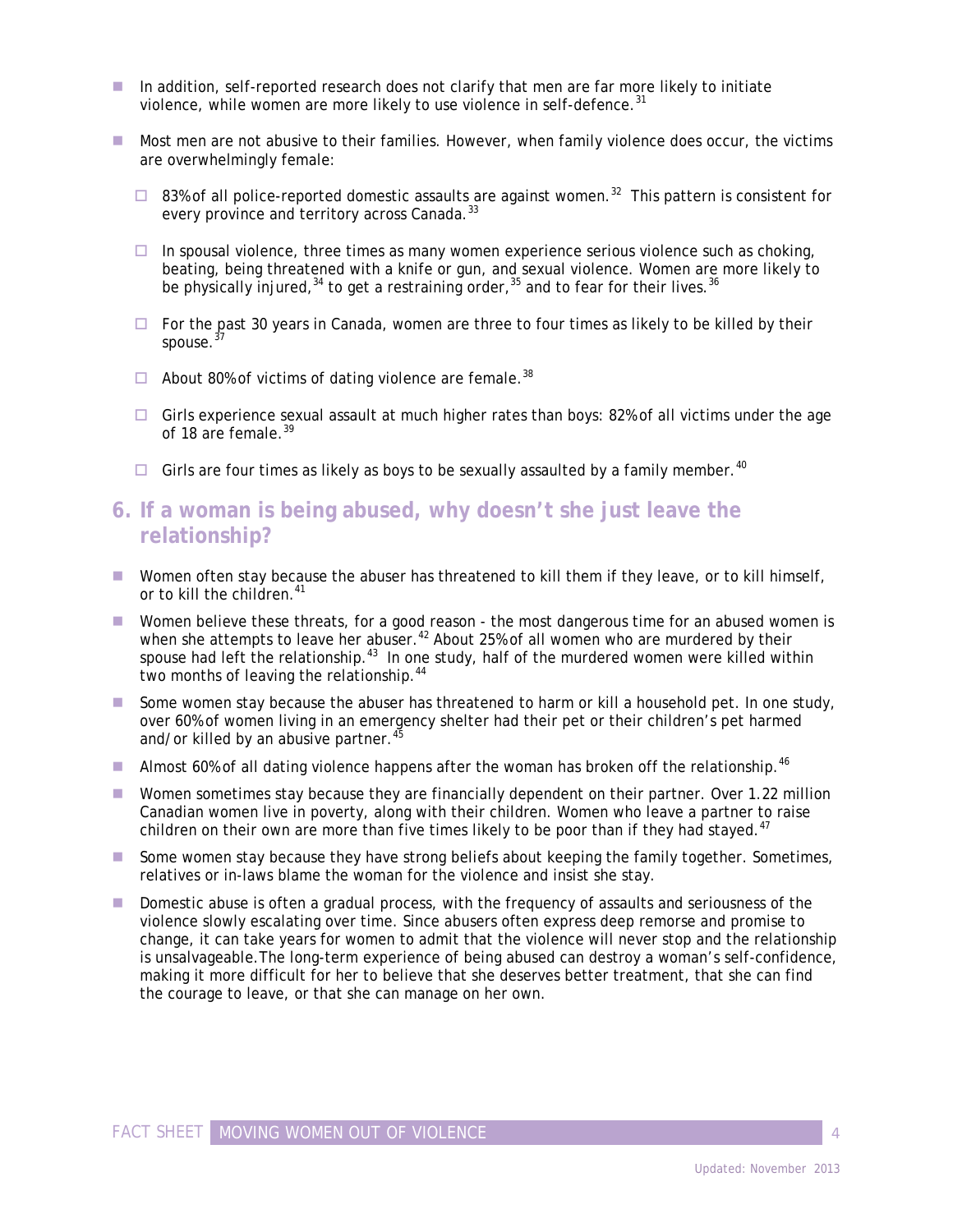# **7. Who is most at risk?**

- Violence against women happens in all cultures and religions, in all ethnic and racial communities, at every age, and in every income group.
- $\blacksquare$  However, some women are especially at risk:
	- □ Aboriginal women (First Nations, Inuit and Métis) are eight times more likely to be killed by their intimate partner than non-Aboriginal women.<sup>48</sup> Aboriginal women are 3.5 times more likely to be victims of violence compared to non-Aboriginal women.<sup>49</sup>
	- $\Box$  According to both police-reported and self-reported data, younger women are at a much higher risk of violent victimization.50 66% of all female victims of sexual assault are under the age of twenty-four (11% are under the age of eleven).51 The rates of violent crime against women aged 15 to 24 is 42% higher than rates for women aged 25 to 34, and nearly double than the rates for women aged  $35$  to 44.<sup>52</sup> Women aged 15 to 24 are killed at nearly three times the rate for all female victims of domestic homicide.
	- $\Box$  60% of women with a disability experience some form of violence.<sup>53</sup> According to the DisAbled Women's Network of Canada, women with disabilities experience the same types of violence as other women in addition to other forms related to their disability, including: increased difficulty leaving an abuser due to mobility or communication issues, higher rates of emotional abuse, being prevented from using a necessary assistive device (wheelchair, cane, respirator, etc.), and abuse by institutional caregivers and/or other residents.<sup>54</sup>
	- $\Box$  Immigrant women may be more vulnerable to domestic violence due to economic dependence, language barriers, and a lack of knowledge about community resources.<sup>55</sup> Newcomers who arrive in Canada traumatized by war or oppressive governments are much less likely to report physical or sexual violence to the authorities, for fear of further victimization or even deportation.
	- $\Box$  Many racialized women face barriers to reporting incidents of physical or sexual assault or seeking help. "A study with young women of colour in Toronto found that one-in-five experienced racism in the health care system which included cultural insensitivity, racial slurs, and poor quality care."<sup>56</sup>

## **8. What effect does domestic violence have on children?**

- **Although adults may think "the kids don't know," research shows children see or hear many** domestic violence assaults<sup>57</sup>
- Each year in Canada, it is estimated that up to 362,000 children witness or experience family violence. $58$
- Domestic violence is more common in homes with young children than homes with older children.<sup>59</sup>
- Children who witness violence are at immediate risk of being physically injured.<sup>60</sup> Children who grow up in violent homes are more likely to be victims of physical abuse.
- **According to the RCMP, a child who witnesses spousal violence is experiencing a form of child** abuse, since research shows that "witnessing family violence is as harmful as experiencing it directly."<sup>61</sup>
- While not all children who witness violence suffer direct physical abuse, they frequently develop long-term behavioural and psychological problems.<sup>62</sup>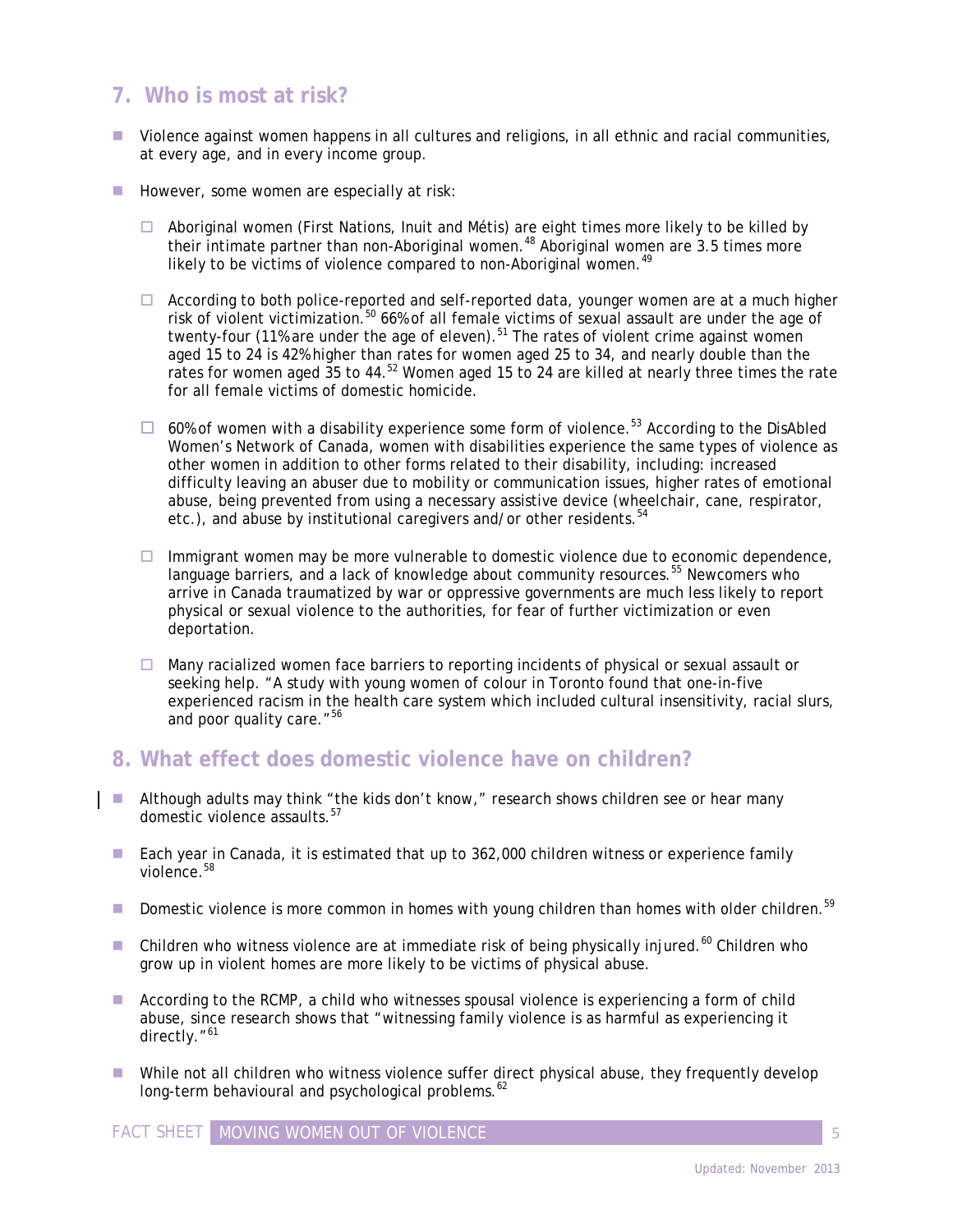- Exposure to violence can affect children's brain development and ability to learn, and lead to a wide range of behavioural and emotional issues such as anxiety, aggression, bullying, phobias, and  $insomnia<sup>63</sup>$
- Research shows that children who witness violence are more likely to grow up to become victims or abusers.<sup>64</sup>
- Children who witness violence in the home have twice the rate of psychiatric disorders as children from non-violent homes.<sup>65</sup>

## **9. What should I do if I think someone is being abused?**

- If someone is in immediate danger, call 911 or the emergency number in your community.
- **Put her safety first. Never talk to anyone about abuse in front of their suspected abuser. Unless she** specifically asks for it, never give her materials about domestic abuse or leave information through voice messages or emails that might be discovered by her abuser. However, abuse thrives in secrecy, so speak up if you can do so safely.
- If she wants to talk, listen. If she doesn't, simply tell her she does not deserve to be harmed and that you are concerned for her safety. Ask her if there is anything you can do to help, but don't offer to do anything that makes you uncomfortable or feels unsafe.
- If she decides to stay in the relationship, try not to judge her. Remember, leaving an abuser can be extremely dangerous. Sometimes, the most valuable thing you can offer a woman who is being abused is your respect.
- **Learn about emergency services in your community, such as your local women's shelter or sexual** assault centre. Search on-line or consult the front pages of your telephone directory.

# **10. Can violence against women ever be stopped?**

- Although some people may think violence against women is not very serious or is a 'private' matter, these attitudes can be changed. Drinking and driving was once treated almost as a joke, but thanks to strong advocacy campaigns, it is no longer socially acceptable and is subject to serious criminal penalities. In the same way, public education, violence prevention programs, and a strong criminal justice response can bring an end to violence against women in Canada.
- Violence prevention works. Research shows that high school violence prevention programs are highly effective. Even years after attending one of our programs, students experienced long-term benefits such as better dating relationships, the ability to recognize and leave an unhealthy relationship, and increased self-confidence, assertiveness, and leadership.

#### *(For more information, read our Healthy Relationships report, available on our website: www.canadianwomen.org)*

 You can help. If your local school doesn't offer a teen violence prevention program, ask it to start one. And let your elected representatives know that you think violence against women and girls is a serious problem in Canada. Ask them what they are doing to end the violence.

#### MEDIA INQUIRIES PLEASE CONTACT:

Sarah Barker, Director, Digital and Public Relations Canadian Women's Foundation 504-133 Richmond St. W, Toronto, ON, M5H 2L3 416.365.1444 extension 242 sbarker@canadianwomen.org

FACT SHEET MOVING WOMEN OUT OF VIOLENCE AND SERVICE OF THE CHARGE 1997 CONTROL CONTROL CONTROL CONTROL CONTROL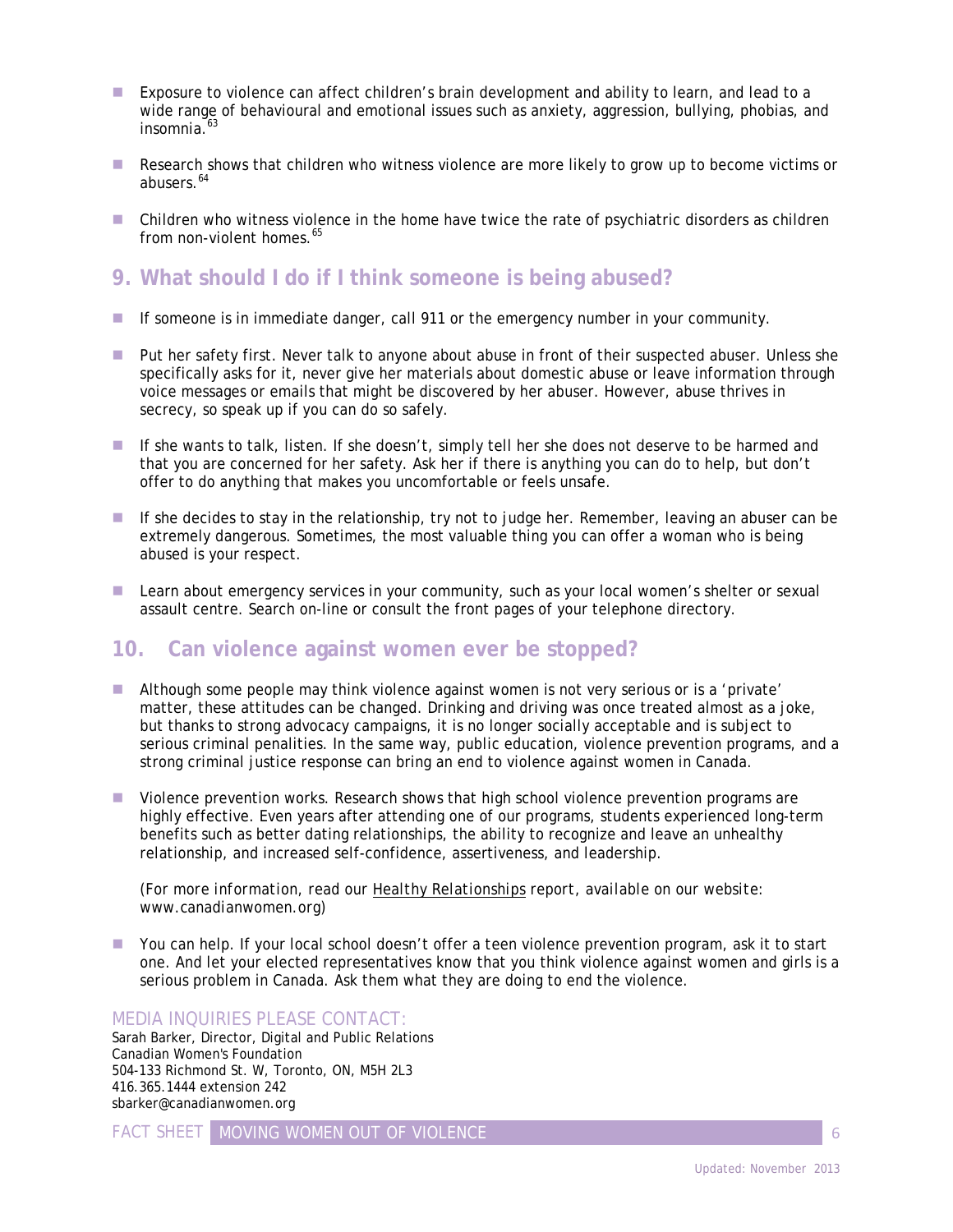#### ENDNOTES

 $1$  The Violence Against Women Survey, Statistics Canada, 1993. Although more up-to-date data would be preferable, no future Statistics Canada survey asked women about their life-time experience of violence. Available:

http://www23.statcan.gc.ca/imdb/p2SV.pl?Function=getSurvey&SDDS=3896&Item\_Id=1712<br><sup>2</sup> Angus Reid Omnibus Survey, Canadian Women's Foundation, 2012.

<sup>3</sup> "Homicide in Canada, 2011," Statistics Canada, p. 11. Available: http://www.statcan.gc.ca/pub/85-002-x/2012001/article/11738-eng.pdf <sup>4</sup> "Shelters for Abuse Women in Canada, 2010," Juristat, Marta Burczycka and Adam Cotter, Statistics Canada, June 27, 2011. Based on shelter

admission for a randomly selected day, April 15, 2010. Available: http://www.statcan.gc.ca/pub/85-002-x/2011001/article/11495-eng.htm.<br><sup>5</sup> Family Violence in Canada: A Statistical Profile 2009, Canadian Centre for Justice http://www.uregina.ca/resolve/PDFs/Family%20Violence%20in%20Canada%20A%20Statistical%20Profile%20%202009.pdf

<sup>6</sup> What Their Stories Tell Us: Research findings from the Sisters In Spirit initiative, Native Women's Association of Canada, 2010, p. 18. Available:

http://www.nwac.ca/sites/default/files/reports/2010\_NWAC\_SIS\_Report\_EN.pdf<br><sup>7</sup> Canada: Missing and murdered Aboriginal women and girls: Families deserve answers – and justice, Amnesty International, Media Release March 8, 2011, Available: http://www.amnesty.ca/media2010.php?DocID=363

<sup>8</sup> "Canada must probe cases of slain, missing aboriginal women: UN," The Canadian Press, CBC News, November 24, 2008. Available: http://www.cbc.ca/news/canada/story/2008/11/24/missing-women.html<br><sup>9</sup> Voices of our Sisters in Spirit: A Report to Families and Communities (2nd ed.)., Native Women's Association of Canada, 2009.

<sup>10</sup> Measuring Violence Against Women: Statistical Trends 2013, p. 89. Available: http://www.statcan.gc.ca/pub/85-002x/2013001/article/11766‐eng.pdf.

<sup>1</sup> Criminal Victimization in Canada, Samuel Perreault and Shannon Brennan. Statistics Canada. Available: http://www.statcan.gc.ca/pub/85-002‐x/2010002/article/11340‐eng.htm#a3

<sup>12</sup> "Self-reported victimizations reported to police, 1999, 2004 and 2009," Criminal victimization in Canada, 2009, Samuel Perreault and Shannon Brennan, Statistics Canada, 2010. Available: http://www.statcan.gc.ca/pub/85‐002‐x/2010002/article/11340‐eng.htm#a18 <sup>13</sup> Fact Sheet: Violence Against Women, Holly Johnson and Emily Colpitts, CRIAW-ICREF. Available: http://www.criaw-

icref.ca/publications/factsheets<br><sup>14</sup> "Limits of a Criminal Justice Response: Trends in Police and Court Processing of Sexual Assault," Holly Johnson, <u>Sexual Assault in Canada: Law,</u> Legal Practice and Women's Activism, edited by Elizabeth Sheehy, University of Ottawa Press 2012, p. 631. All data from Statistics Canada.

<sup>15</sup> Scope of Canadian Women's Foundation Trafficking Task Force, Canadian Women's Foundation, November 2010.<br><sup>16</sup> Family Violence in Canada: A Statistical Profile 2005 p. 34. Available: http://www.statcan.gc.ca/pub/85-224

<sup>17</sup> Violence Against Women, 2011, Statistics Canada. Available: http://www.statcan.gc.ca/daily-quotidien/130225/dq130225a-eng.pdf

 $18$  Ibid. p. 17.

<sup>19</sup> Ibid. p. 18.<br><sup>20</sup> Homicide in Ca<u>nada, 2011</u>, Statistics Canada, p. 11. Available: http://www.statcan.gc.ca/pub/85-002-x/2012001/article/11738-eng.pdf <sup>21</sup> Family Violence in Canada: A Statistical Profile 2010, Canadian Centre for Justice Statistics, Statistics Canada, January 2011, p. 8. Available: http://publications.gc.ca/collections/collection\_2011/statcan/85‐224‐X/85‐224‐x2010000‐eng.pdf

<sup>22</sup> Family Violence in Canada: A Statistical Profile 2010, p. 11. Available: http://www.statcan.gc.ca/daily-quotidien/120522/dq120522a-eng.pdf

<sup>23</sup> Measuring Violence Against Women: Statistical Trends 2006, p. 18. Available: http://www.statcan.gc.ca/pub/85-570-x/85-570-x2006001eng.pdf and Family Violence in Canada: A Statistical Profile 2011, p. 9. Available: http://www.statcan.gc.ca/daily-quotidien/130625/dq130625beng.pdf

<sup>24</sup> United Nations Declaration on the Elimination of Violence against Women (1993) Available:<br>http://www.un.org/documents/ga/res/48/a48r104.htm:

<sup>25</sup> Adapted from: Spousal Abuse: A fact sheet from the Department of Justice Canada, 2001. Available: http://www.justice.gc.ca/eng/pi/fvvf/facts‐info/sa‐vc.html

<sup>26</sup> Consolidation Criminal Code R.S.C., 1985, Government of Canada, 1985, ch. C‐46. Available: http://laws‐lois.justice.gc.ca/PDF/C‐46.pdf

27 Violence Against Women Information, Amnesty International. Available: http://www.amnestyusa.org/our-work/issues/women-srights/violence‐against‐women/violence‐against‐women‐information

<sup>28</sup> Gender Differences in Police-Reported Violent Crime in Canada 2008, Roxan Vaillancourt, Canadian Centre for Justice Statistics, Statistics Canada, p. 5. Available: http://www.statcan.gc.ca/pub/85f0033m/85f0033m2010024‐eng.pdf

Family Violence in Canada, 2011, Statistics Canada, p. 38.

<sup>30</sup> See for example, Family Violence in Canada: A Statistical Profile 2010. Available: http://www.statcan.gc.ca/dailyquotidien/120522/dq120522a‐eng.pdf

<sup>31</sup> "Gender Symmetry in Domestic Violence: A Substantive and Methodological Research Review," Michael S. Kimmel, <u>Violence Against Women</u>, 2002. From a summary written by Rus Ervin Funk, Available: http://www.ncdsv.org/images/male\_DV\_victims1.pdf

Family Violence in Canada: A Statistical Profile 2009, p. 5. Available:

http://www.uregina.ca/resolve/PDFs/Family%20Violence%20in%20Canada%20A%20Statistical%20Profile%20%202009.pdf Ibid. p. 25.

<sup>34</sup> Family Violence in Canada: A Statistical Profile 2010, p. 10. Available: http://www.statcan.gc.ca/daily-quotidien/120522/dq120522a-eng.pdf <sup>35</sup> Ibid. p. 12.

<sup>36</sup> Family Violence in Canada: A Statistical Profile 2005. Available: http://www.statcan.gc.ca/daily-quotidien/050714/dq050714a-eng.htm

37 Family Violence in Canada: A Statistical Profile 2010, p. 33. Available: http://www.statcan.gc.ca/daily-quotidien/120522/dq120522a-eng.pdf 38 Victims of police-reported dating violence, by age group and sex of victim, Canada, 2010, Statistics Canada, June 5 2013. Available:

http://www.statcan.gc.ca/pub/85-002-x/2012001/article/11643/tbl/tbl2-3-eng.htm<br><sup>39</sup> Child and Youth Victims of Police-reported Violent Crime, 2008, Lucie Ogrodnik, Canadian Centre For Justice Statistics, Statistics Canada, March 2010, p. 12. Available: http://www.statcan.gc.ca/pub/85f0033m/2010023/aftertoc‐aprestdm1‐eng.htm

<sup>40</sup> Family Violence in Canada: A Statistical Profile 2010, p. 21. Available: http://www.statcan.gc.ca/daily-quotidien/120522/dq120522a-eng.pdf

FACT SHEET MOVING WOMEN OUT OF VIOLENCE THE RELEASED OF THE RELEASED OF THE RELEASED OF THE RELEASED OF THE RELEASED OF THE RELEASED OF THE RELEASED OF THE RELEASED OF THE RELEASED OF THE RELEASED OF THE RELEASED OF THE RE